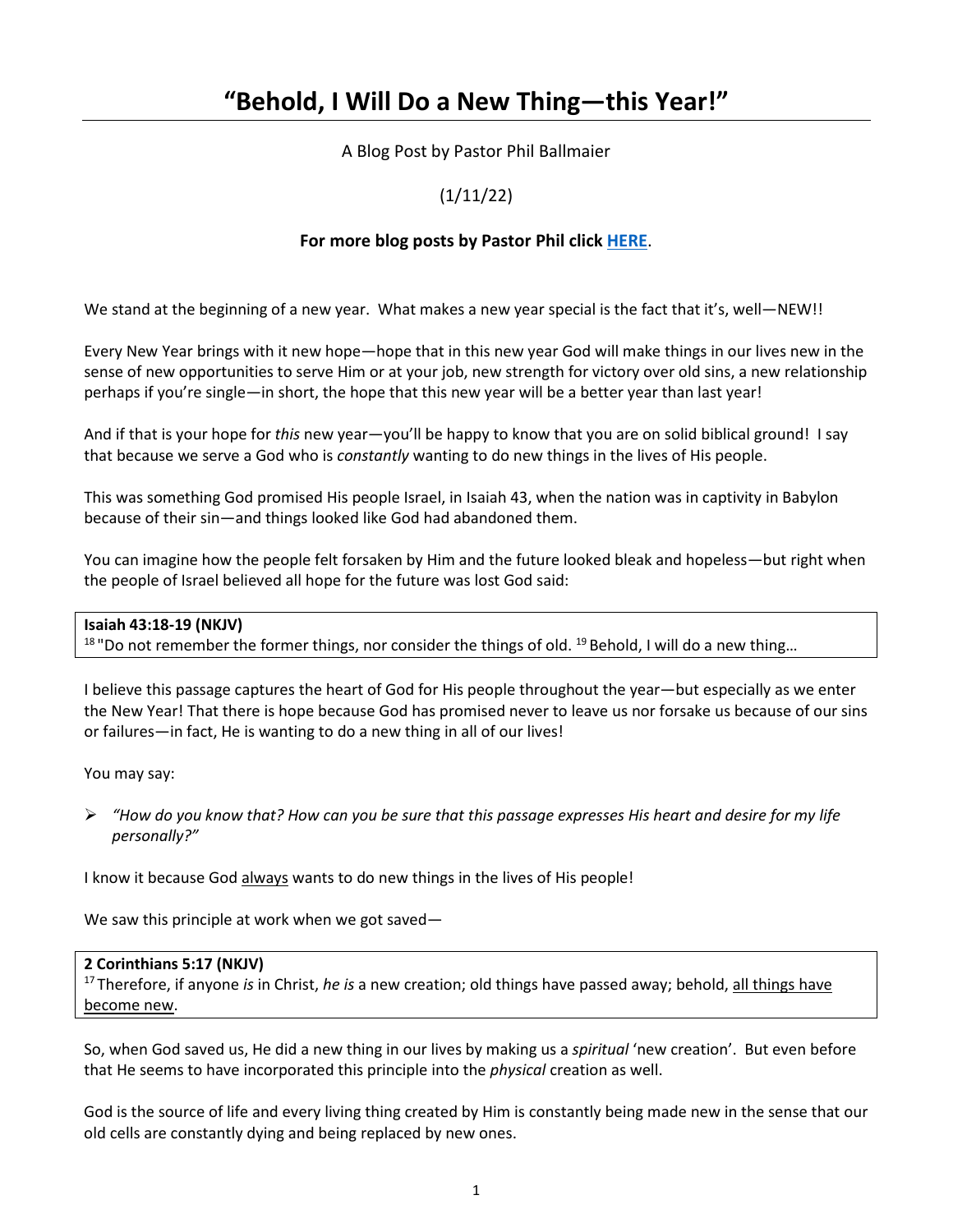Someday we will see this principle applied to the whole universe—

# **Revelation 21:5 (NKJV)**

5 Then He who sat on the throne said, "Behold, I make all things new."…

## **Revelation 21:1 (NKJV)**

 $1$  Now I saw a new heaven and a new earth, for the first heaven and the first earth had passed away...

Now when it comes to our spiritual lives (that part of us that deals with our relationship to God), He always wants to do new things because—it keeps our relationship with Him fresh and vibrant. You see, God hates complacency and stagnation in our spiritual lives because—if we're not constantly moving forward, we will inevitably start sliding backward.

So, you can be sure that in this New Year God wants to do something new in your walk with Him! But listen, so often God can't do a *new work* in our lives until He first tears down the *old junk* that we have built—

## **Jeremiah 1:10 (NKJV)**

 $10$  See, I have this day set you over the nations and over the kingdoms, To root out and to pull down, To destroy and to throw down, To build and to plant."

God has to tear down the old before He can build something new—and it is at this very point where we come in. You see, *we* have to be *willing* to change—**He won't force change on us**.

God isn't asking us to have the *power* to change our lives—*this isn't about making New Year's resolutions.*

But while He doesn't expect us to be *able*—*He does expect us to be willing to change.*

If this is going to be a year where God does an awesome new thing in your life and walk with Him—understand, it first starts in the heart with *repentance* (to turn away from old destructive habits and sins)—and then by you purposefully walking in the Spirit once again.

#### **Galatians 5:16 (NKJV)**

 $16$  I say then: Walk in the Spirit, and you shall not fulfill the lust of the flesh.

What does it mean to *walk in the Spirit*?—it means to surrender to the will and leading of the Holy Spirit.

It starts by doing the things that will bring us *closer* to God and staying away from the things that will carry us *away* from Him—and remember it's not always choosing between the *good* and the *bad*, but often choosing between the good and the best.

The background behind the Lord's words to His people Israel in Isaiah 43 was that once He delivered them from Egypt and they were His redeemed people—He eventually placed them in the Promised Land, that place of blessing, victory and freedom.

So, what happened you ask that they were now in captivity in Babylon?

The people of Israel got comfortable, complacent, and began to equate all their blessings to *themselves* and to their own hard work and military might (sounds like America!).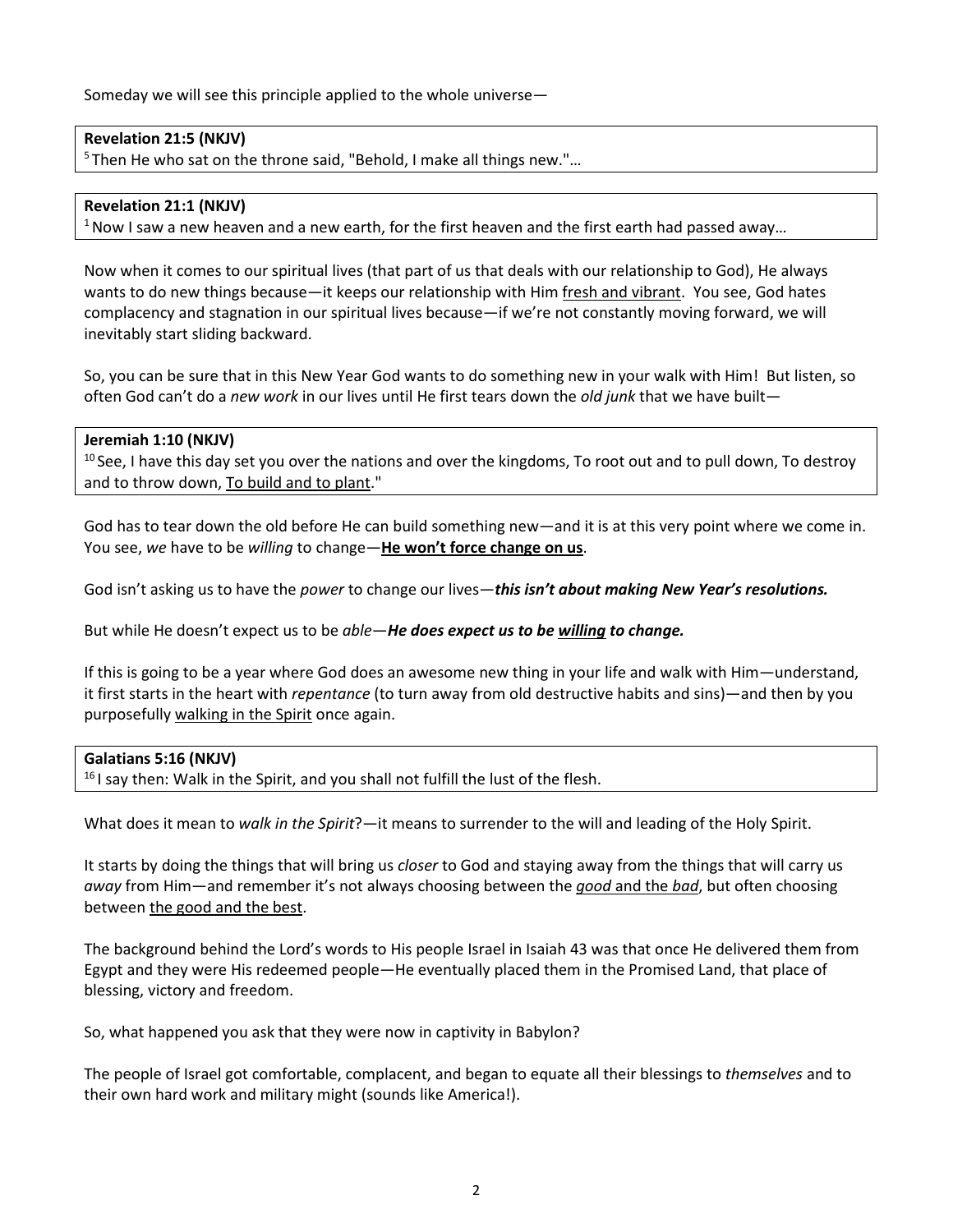Eventually, all of these things turned their hearts away from God—and when that happened, they turned *from* God *to* idolatry.

The covenant, chosen people of God backslid into a life of idolatry, materialism and hedonism—and the result was that God allowed them to be carried away captives to Babylon.

The Babylonian captivity was used by God to break His people of their sin and rebellion and resulted in the promise He made to them in Isaiah 43:14-17—that if they repented and came back to Him in their hearts—He would restore them back to the Land of Promise.

God promised them, He would bring them back to that place of blessing, freedom and victory once again—in other words that He would do a new thing in their lives!

That I believe is God's promise to any of His people who find themselves in a place far from Him because of their sin—that if they desire to come back to Him and repent, He will welcome them with open arms. (The Prodigal Son—Luke 15:11-32))

Listen to what He promised His people Israel—

## **Isaiah 43:19 (NKJV)**

<sup>19</sup> Behold, I will do a new thing, now it shall spring forth; Shall you not know it? I will even make a road in the wilderness *and* rivers in the desert.

#### **Folks, that is a promise of restoration and revival!**

It's our backsliding that puts us in a spiritual desert—and it's the spiritual desert that produces the thirst—and it's the thirst that leads to the desire—and the desire that leads to fervent prayer—which leads to God satisfying that thirst with a fresh outpouring of His Spirit! (Luke 11:13)

God promised in Isaiah 44:3 that He would pour His Spirit upon the one who was thirsty like water upon the dry ground—if they repented and came back to Him in their hearts.

Let's be honest, when we stop serving God, when we stop going to church and Bible study—we begin to wander aimlessly in our walk with Him and put ourselves into a spiritual desert of sorts. When that happens, after a while, it makes us long for (thirst for) God again*—*as the psalmist cried, *"My soul thirsts for God…"*—and that is always the prelude to a fresh outpouring of God's Spirit upon our lives (revival)!

Let me give you a couple of basic principles to bring about change in this New Year.

#### **The power for change comes from God's Spirit—the desire for change needs to come from us.**

This principle starts with sincere and brutally honest self-examination. (Explain)

Ask the Lord to give you the grace to take a good, hard look at yourself and then write down (make a list) of what He reveals that needs to be changed.

This would include the way you relate to your spouse, your kids, the people you work with, the way you conduct yourself among others in your local church—and most importantly, in the way you relate to God!

Is your life being controlled more by the Spirit or by the flesh?